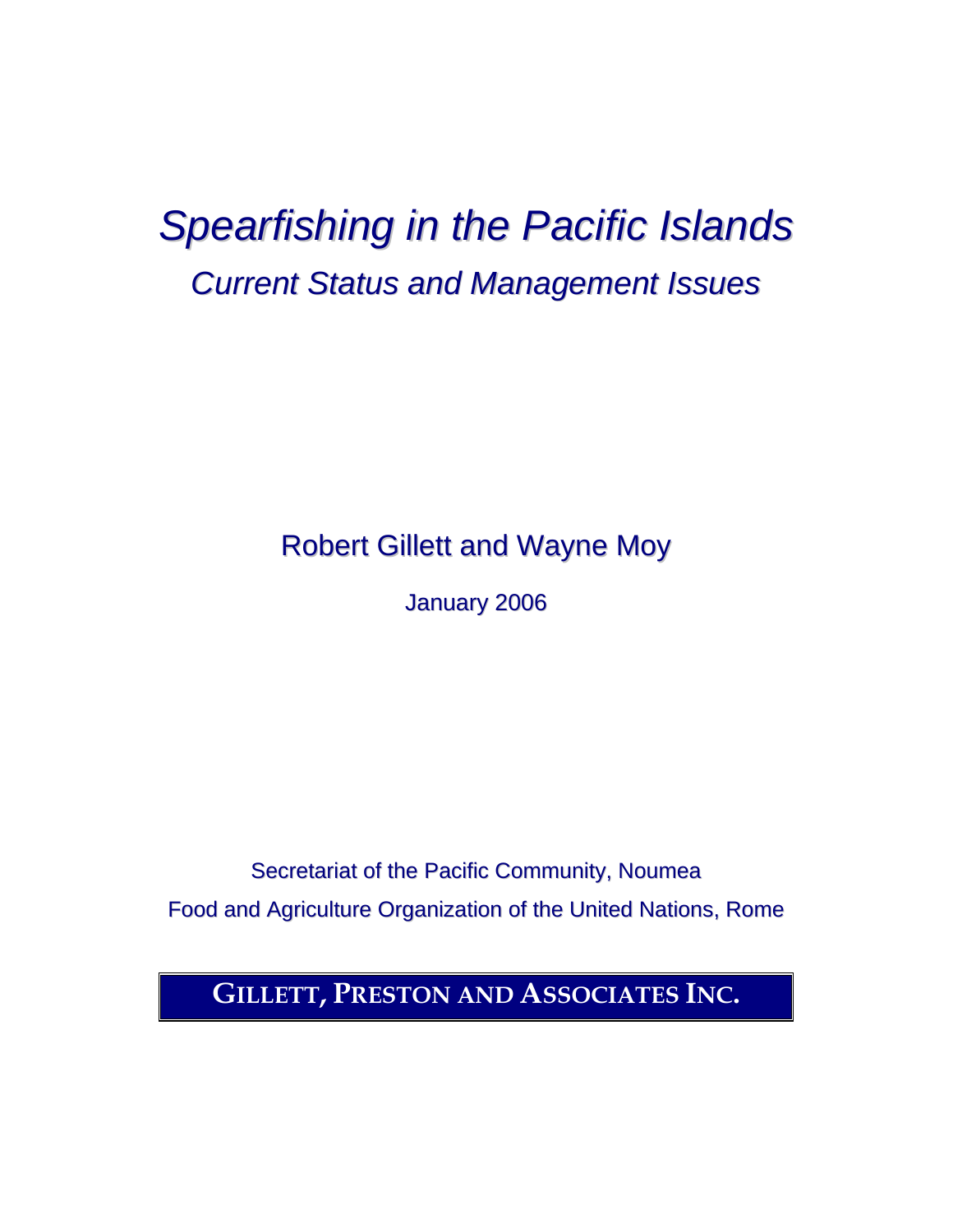## **Executive Summary**

| The SPC/FAO Pacific<br><b>Islands Spearfishing</b><br>Project | The purpose of this report is to review spearfishing in selected Pacific Island<br>countries, identify the important species caught, ascertain the major difficulties<br>caused by spearfishing, explore interventions to mitigate the problems, and consider<br>the assistance likely to be required by Pacific Island countries in the management of<br>their spearfisheries.                                                                                                                                                                                                                                                                                                                                                                                                                                                                                                                                                                                                     |
|---------------------------------------------------------------|-------------------------------------------------------------------------------------------------------------------------------------------------------------------------------------------------------------------------------------------------------------------------------------------------------------------------------------------------------------------------------------------------------------------------------------------------------------------------------------------------------------------------------------------------------------------------------------------------------------------------------------------------------------------------------------------------------------------------------------------------------------------------------------------------------------------------------------------------------------------------------------------------------------------------------------------------------------------------------------|
| Approach to the study                                         | Several days of fieldwork were undertaken in each of five Pacific Island countries:<br>Fiji, Tonga, Samoa, Tuvalu, and the Solomon Islands. Additional spearfishing<br>information was obtained from other Pacific Island countries, developing island<br>countries in the Indian Ocean and Caribbean and from available literature.                                                                                                                                                                                                                                                                                                                                                                                                                                                                                                                                                                                                                                                |
| Important<br>spearfishing issues in<br>Fiji                   | Commercial spearfisheries depleting fishery resources in areas which may be<br>quite important for village food supplies.<br>The low priority given to enforcing legislation related to spearfishing.<br>The exclusion of "spearing" from commercial fishing activities that require a<br>٠<br>license, and the exclusion of "spearing" by outsiders from activities that can be<br>regulated by traditional authorities under the Fisheries Act.<br>The difficulty of collecting evidence required for a successful prosecution of<br>fishing with scuba gear<br>The difficulty of villagers enforcing rules on fisheries activities that mainly occur<br>at night<br>The incompatibility of marine-oriented tourism and spearfishing, or at least<br>commercial spearfishing<br>The health risks of scuba to untrained divers<br>The use of large "fish collection vessels" in conjunction with spearfishing.<br>٠<br>The targeting of fish spawning aggregations by spearfishers |
| Important<br>spearfishing issues in<br>Tonga                  | In Tonga's open-access regime there is some concern that nothing practical can<br>$\bullet$<br>be done about the excessive fishing effort, the major element of which is<br>spearfishing.<br>There are very few controls on spearfishing, and very lax enforcement of ones<br>٠<br>that do exist<br>Although the use of scuba for spearfishing appears to be contained, there is<br>some worry that the situation may change if the beche-de-mer fishery and<br>associated scuba use re-commences.<br>It is difficult or impractical to collect the evidence required for a successful<br>٠<br>prosecution of using scuba for spearfishing.<br>Some individuals are concerned about the long-term impacts of visits by<br>industrial-scale spearfishing operations to Tonga's isolated reef areas.<br>Spearfishing inside the fish fences for fish, which other people considered have<br>٠<br>already been "caught" is growing.                                                    |
| Important<br>spearfishing issues in<br>Samoa                  | Balancing the need to protect Samoa's inshore fisheries from the deleterious<br>$\bullet$<br>effects of spearfishing with the political directive to allow the existing group of<br>spearfishers to continue.<br>Reconciling the village by-laws (which may ban scuba spearfishing) with the<br>$\bullet$<br>national level de-facto permission granted to a group of scuba spearfishers<br>The difficulty of reducing fishing effort from a variety of inshore fishing<br>٠<br>techniques, the most important of which is spearfishing.<br>Whether the export of inshore fisheries resources (an important component of<br>$\bullet$<br>which is the catch from spearfishing), is justified.                                                                                                                                                                                                                                                                                       |
| Important<br>spearfishing issues in<br>Tuvalu<br>Important    | There is sometimes conflict between spearfishing and other gear; the contention<br>$\bullet$<br>that spearing reduces the amount of fish available for line fishing.<br>The complexity of reducing Funafuti inshore fishing effort<br>The concept that there are limits to inshore fisheries production is new to many<br>٠<br>Tuvaluans<br>The perception by some government officials that any controls placed on inshore<br>$\bullet$<br>fishing (including spearfishing) by the Fisheries Department could be thought by<br>the general public as being contradictory to the Fisheries Department's<br>development efforts.<br>The increased algal growth in the lagoon area around the populated centre of<br>Funafuti could be, at least partially, as a result of the removal of herbivorous fish<br>by spearfishing.<br>Fishing is an important component of inshore fishing effort and, even in areas                                                                      |
| spearfishing issues                                           | away from the urban centres, there is the perception that inshore resource are                                                                                                                                                                                                                                                                                                                                                                                                                                                                                                                                                                                                                                                                                                                                                                                                                                                                                                      |
| in the Solomon                                                | declining due to fishing pressure.                                                                                                                                                                                                                                                                                                                                                                                                                                                                                                                                                                                                                                                                                                                                                                                                                                                                                                                                                  |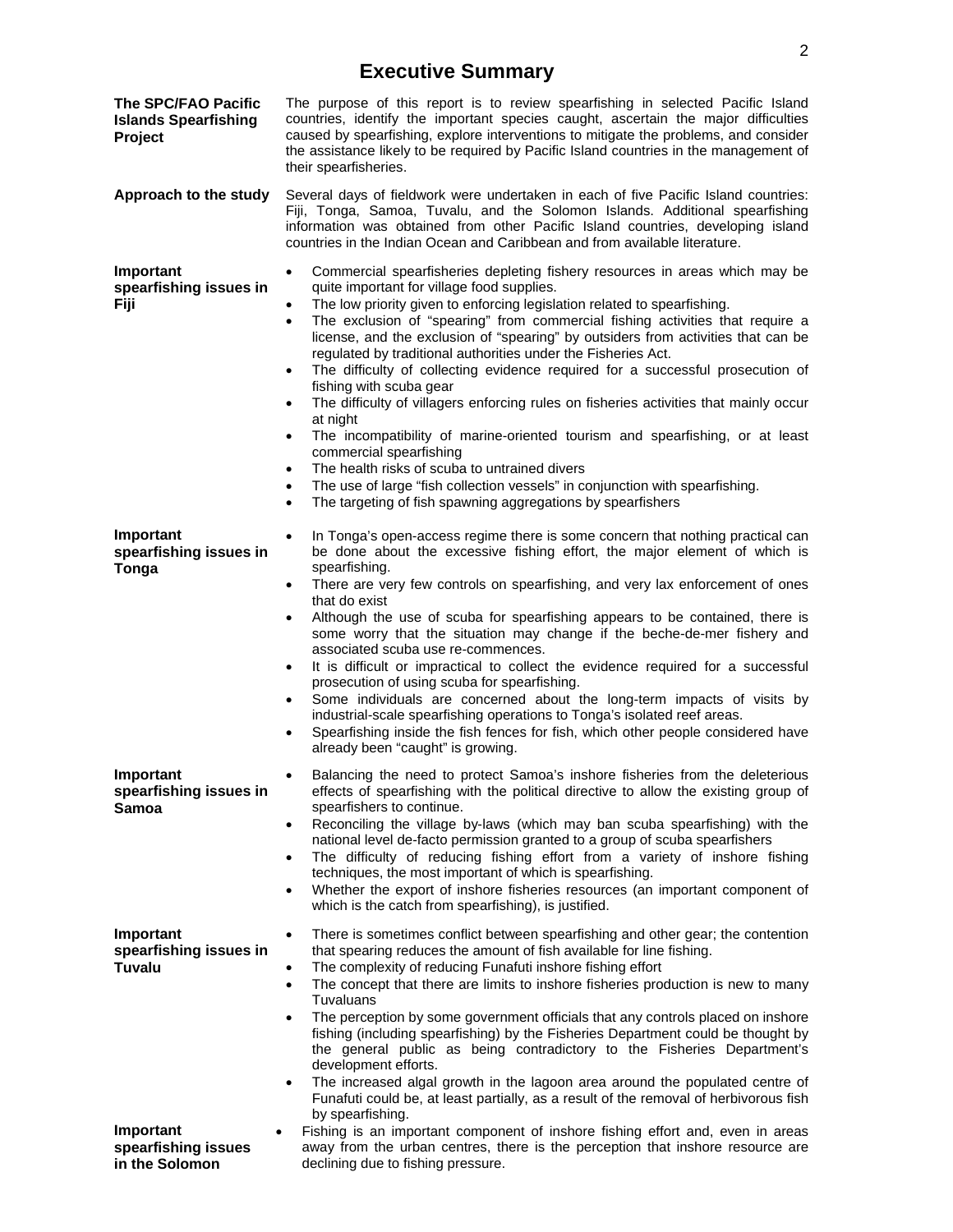| <b>Islands</b>                                                      | Nighttime spearfishing with flashlights is having a major impact on parrotfish and<br>$\bullet$<br>spawning aggregations of groupers.<br>There is considerable concern about coral damage while spearfishing.<br>$\bullet$<br>At least some fisheries officers feel that spearfishing is wasteful because of the<br>$\bullet$<br>damage to fish flesh and because a spear hole results in faster bacterial<br>decomposition.                                                                                                                                                                                                                                                                                                                                                                                                                                                                                                                                                                                                                                                                                                                                                                                 |
|---------------------------------------------------------------------|--------------------------------------------------------------------------------------------------------------------------------------------------------------------------------------------------------------------------------------------------------------------------------------------------------------------------------------------------------------------------------------------------------------------------------------------------------------------------------------------------------------------------------------------------------------------------------------------------------------------------------------------------------------------------------------------------------------------------------------------------------------------------------------------------------------------------------------------------------------------------------------------------------------------------------------------------------------------------------------------------------------------------------------------------------------------------------------------------------------------------------------------------------------------------------------------------------------|
| <b>Other Pacific Island</b><br>countries                            | Attempts were made through correspondence to acquire information on spearfishing<br>and its management from Pacific Island countries besides those visited (Fiji, Tonga,<br>Samoa, Tuvalu, and the Solomon Islands). These responses are summarized in<br>Appendix 1. Some important features are:<br>Spearfishing appears important in all Pacific Island countries and territories. In no<br>country is spearfishing unimportant, nor does any country completely ban<br>spearfishing like some countries in other regions of the world.<br>Other than bans on the use of scuba for spearfishing, there appear to be few, if<br>$\bullet$<br>any, national level rules that apply specifically to spearfishing.<br>In some of the more affluent countries/territories of the region (e.g. Guam, New<br>$\bullet$<br>Caledonia, parts of the Cook Islands) recreational spearfishing is quite important.<br>Research on aspects of spearfishing by the government fisheries agencies has<br>$\bullet$<br>been carried out largely in the French and American territories. Most of the<br>research relevant to spearfishing in independent countries has been undertaken<br>by NGOs or as academic research. |
| <b>American Samoa</b><br>and Satawal, FSM                           | Information on spearfishing obtained from two locations was especially informative<br>and provided some insight as to the justification for management intervention in<br>spearfishing in two very different environments.                                                                                                                                                                                                                                                                                                                                                                                                                                                                                                                                                                                                                                                                                                                                                                                                                                                                                                                                                                                   |
| <b>PROCFish-C</b>                                                   | PROCFish-C is an SPC project that is establishing a regional database on the current<br>status and the current user level of reef and lagoon resources and possibly identifying<br>useful indicators to help improve subsistence and small-scale artisanal fisheries<br>management in Pacific Island countries. While spearfishing is not the focus of the<br>project, information on spearfishing activity has been collected during the project's<br>socio-economic field surveys. The rural/subsistence orientation of the PROCFish/C<br>socio-economic surveys is useful in the context of the SPC/FAO spearfishing study.<br>The PROCFish/C focus complements the information collected during the field visits of<br>the spearfishing study, which were to some extent oriented to urban/commercial<br>spearfishing, with the combined result being a more accurate overview of the<br>spearfishing situation in the region.                                                                                                                                                                                                                                                                           |
| <b>Industrial</b><br>Spearfishing                                   | Spearfishing is generally thought of as a small-scale fishing activity. But what about a<br>40 metre vessel with dozens of spearfishers? This sort of operation may not be rare in<br>the Pacific Islands region.                                                                                                                                                                                                                                                                                                                                                                                                                                                                                                                                                                                                                                                                                                                                                                                                                                                                                                                                                                                            |
| Spearfishing in the<br>Indian Ocean and<br>the Caribbean,           | From the limited information obtained on spearfishing in the Indian Ocean and the<br>Caribbean, a few comments can be made. It appears that there are generally more<br>restrictions on spearfishing in the islands of the Caribbean and Indian Ocean than in<br>the Pacific Islands. The tourism industry seems to have had an important role in<br>promoting these restrictions. It should be noted that the influence of indigenous people<br>is much reduced or absent in the islands of the Caribbean and southwest Indian<br>Ocean.                                                                                                                                                                                                                                                                                                                                                                                                                                                                                                                                                                                                                                                                    |
| <b>Species</b><br>composition of the<br>spearfishing catch          | Some observations can be made on the species composition of the spearfishing catch<br>in several studies cited: These include:<br>The families Acanthuridae and Scaridae seem to be responsible for most of the<br>$\bullet$<br>spearfishing catch in most of the studies.<br>The families Siganidae and Serranidae seem quite important in some countries,<br>$\bullet$<br>but apparently much less important in others.<br>A large number of other species make up the remainder of the catch.<br>$\bullet$                                                                                                                                                                                                                                                                                                                                                                                                                                                                                                                                                                                                                                                                                                |
| Selectivity of<br>spearfishing                                      | The concept that selectivity is good and virtuous comes from two ideas: (1) that<br>through selectivity, discards are reduced/avoided, and (2) selecting for species that<br>can support fishing pressure. This virtue concept is less relevant in fisheries where<br>there are no discards, or where fishers are selecting for species that cannot support<br>Specifically with respect to spearfishing selectivity, the available<br>the pressure.<br>information indicates that, despite spearfishing gear having selective qualities, the<br>gear is used rather non-selectively.                                                                                                                                                                                                                                                                                                                                                                                                                                                                                                                                                                                                                        |
| The selectivity of<br>spearfishing as<br>compared to<br>gillnetting | A limited amount of information suggests that spearfishing catching are made up<br>of slightly more fish families or species than that of gillnetting.<br>It appears that a more crucial issue than selectivity in comparing spearfishing to<br>$\bullet$<br>gillnetting in the Pacific Islands is whether the specific fish populations exploited<br>by the particular gear can support the fishing pressure.                                                                                                                                                                                                                                                                                                                                                                                                                                                                                                                                                                                                                                                                                                                                                                                               |

3